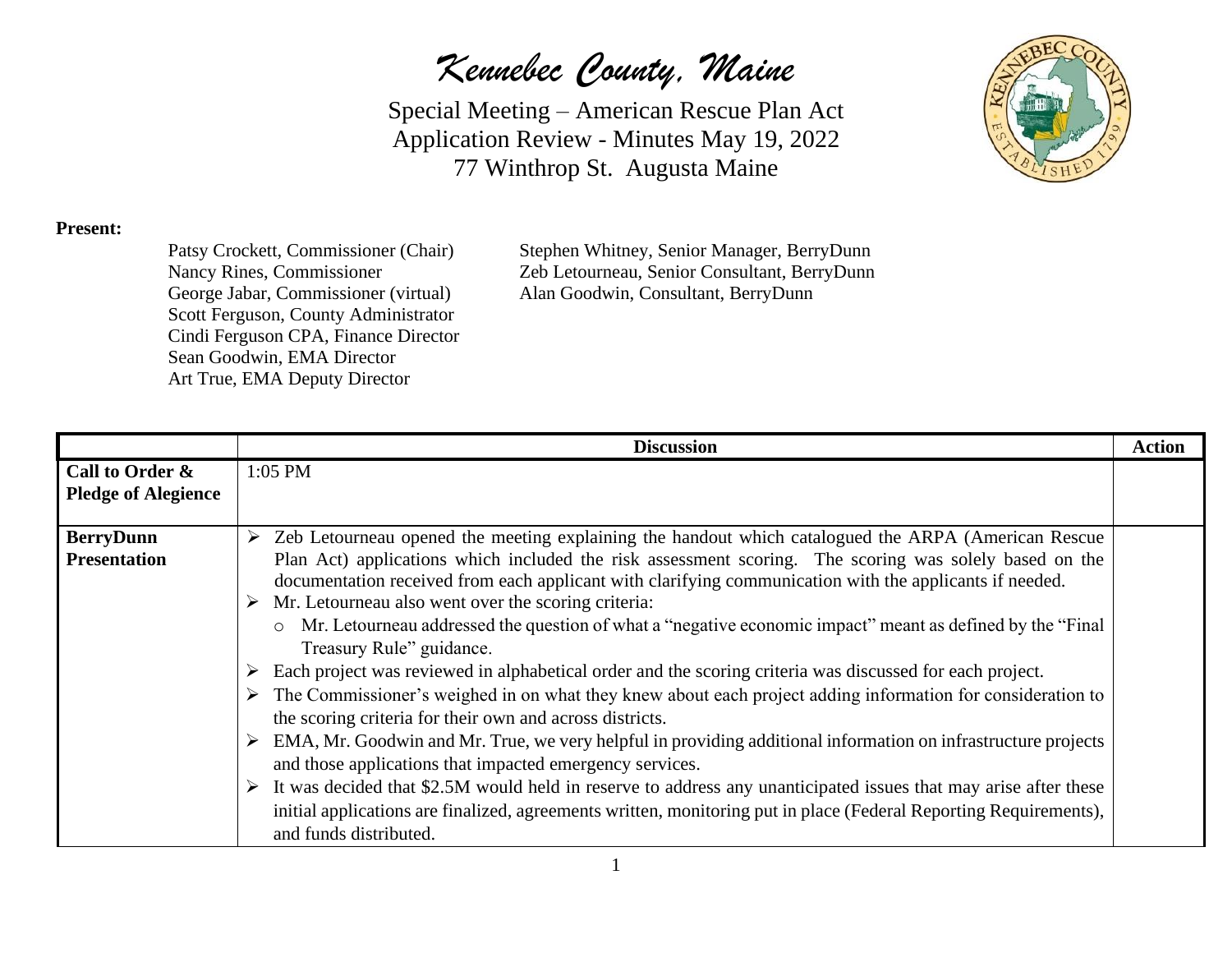## *Kennebec County, Maine*

Special Meeting – American Rescue Plan Act Application Review - Minutes May 19, 2022 77 Winthrop St. Augusta Maine



|                       | <b>Discussion</b>                                                                                                                                                                                                                                                                                                                                                                                                                                                                                                                                                                                                                                                                                                                                                                                                                                                                                                                                                                                                                                                                                                                                                                                                                                                                                                                                                                                                                                                                                                                                                                                                                                                                            | <b>Action</b>           |  |  |  |
|-----------------------|----------------------------------------------------------------------------------------------------------------------------------------------------------------------------------------------------------------------------------------------------------------------------------------------------------------------------------------------------------------------------------------------------------------------------------------------------------------------------------------------------------------------------------------------------------------------------------------------------------------------------------------------------------------------------------------------------------------------------------------------------------------------------------------------------------------------------------------------------------------------------------------------------------------------------------------------------------------------------------------------------------------------------------------------------------------------------------------------------------------------------------------------------------------------------------------------------------------------------------------------------------------------------------------------------------------------------------------------------------------------------------------------------------------------------------------------------------------------------------------------------------------------------------------------------------------------------------------------------------------------------------------------------------------------------------------------|-------------------------|--|--|--|
|                       | At the end of the review approximately \$1.1M was over-appropriated (selected applications to move forward).<br>There will be a second meeting to constrain applications to the available balance either through reductions of<br>funding amounts, or striking of programs; this will be decided at the next meeting.<br>Mr. Whitney mentioned that the defunding of certain projects may not be something the Commissioners would<br>like to do, and reductions may be a better alternative.<br>Administrator Ferguson indicated that after the Commissioners have identified which applications are to be<br>funded (and amounts), BerryDunn will send correspondence to each applicant to verify that the project is still<br>viable and funding is still needed. If they are, we will move to the contract phase.<br>Mr. Letourneau verified that each contract will be unique to each applicant as they are all different in the areas<br>➤<br>of the Final Treasury Rule they are addressing, how/ who is managing them, and the scope of the project in<br>several cases are unique.<br>Mr. Goodwin kept a running total of applications the Commissioners agreed should move forward as well as<br>➤<br>questions that were asked by the Commissioners of each project.<br>Approved applications exceeded designated funding by approximately \$1M.<br>It was decided that another meeting is needed to review the approved applications once more and reduce<br>$\circ$<br>overall funding to the designated funding amount.<br>BerryDunn will be following up on these questions in the next week and will provide answers to the<br>Commissioners when applicants have responded. |                         |  |  |  |
| <b>Public Comment</b> | $\triangleright$ None                                                                                                                                                                                                                                                                                                                                                                                                                                                                                                                                                                                                                                                                                                                                                                                                                                                                                                                                                                                                                                                                                                                                                                                                                                                                                                                                                                                                                                                                                                                                                                                                                                                                        |                         |  |  |  |
| Adjournment           | $\triangleright$ Adjourned at 4:35 PM                                                                                                                                                                                                                                                                                                                                                                                                                                                                                                                                                                                                                                                                                                                                                                                                                                                                                                                                                                                                                                                                                                                                                                                                                                                                                                                                                                                                                                                                                                                                                                                                                                                        | 3 in favor<br>0 opposed |  |  |  |
| <b>Motions</b>        | $\triangleright$ None                                                                                                                                                                                                                                                                                                                                                                                                                                                                                                                                                                                                                                                                                                                                                                                                                                                                                                                                                                                                                                                                                                                                                                                                                                                                                                                                                                                                                                                                                                                                                                                                                                                                        |                         |  |  |  |